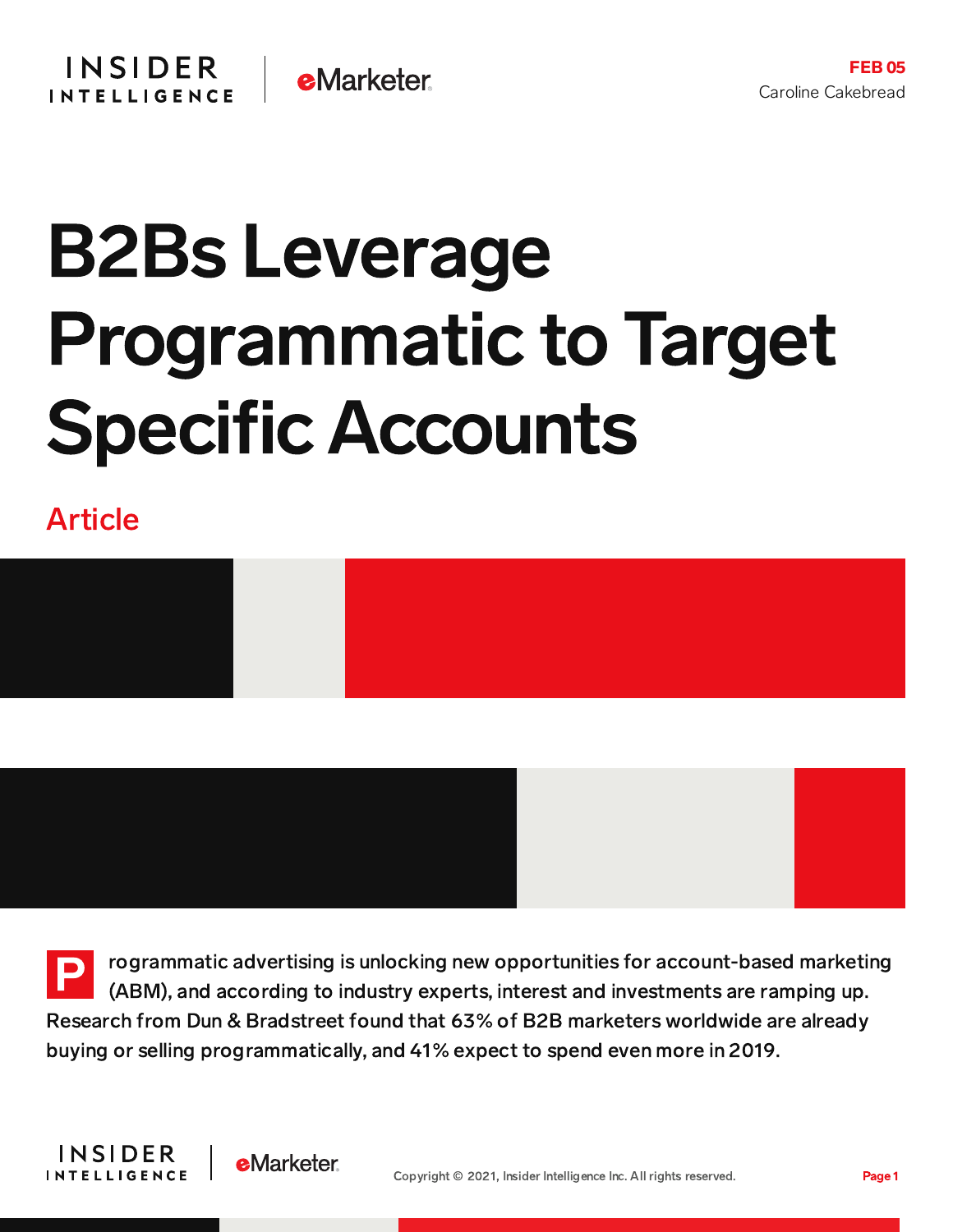The main appeal is in the ability to target specific accounts, and the people within those accounts, with ads that tell a story sequentially through the buyer's journey. For example, a buyer might be served an awareness-type ad, followed by a series of ads that give more detailed information on a product or brand, finishing with one that's meant to close the deal.

Dun & Bradstreet found that 48% of B2B marketers already had this type of ad personalization in place, and many in the industry see even more potential for it.

| <b>Which Data-Driven Ad and Marketing Tactics Are B2B</b><br><b>Marketers Worldwide Using?</b><br>% of respondents, Sep 2018                                                                           |                   |     |
|--------------------------------------------------------------------------------------------------------------------------------------------------------------------------------------------------------|-------------------|-----|
| Creating actionable data-driven insights                                                                                                                                                               |                   |     |
|                                                                                                                                                                                                        | 35%<br>56%        | 9%  |
| Personalized experiences across digital channels                                                                                                                                                       |                   |     |
| 48%                                                                                                                                                                                                    | 38%               | 14% |
| <b>Cross-device targeting</b>                                                                                                                                                                          |                   |     |
| 47%                                                                                                                                                                                                    | 39%               | 14% |
| <b>Real-time optimization of campaigns</b>                                                                                                                                                             |                   |     |
| 46%                                                                                                                                                                                                    | 38%               | 16% |
| <b>Multichannel attribution</b>                                                                                                                                                                        |                   |     |
| 41%                                                                                                                                                                                                    | 44%               | 15% |
| 1:1 targeted customer engagement strategies                                                                                                                                                            |                   |     |
| 38%                                                                                                                                                                                                    | 44%               | 18% |
| <b>Predictive analytics</b>                                                                                                                                                                            |                   |     |
| 35%                                                                                                                                                                                                    | 49%               | 17% |
| Personalized experiences across digital and offline channels                                                                                                                                           |                   |     |
| 33%                                                                                                                                                                                                    | 43%               | 23% |
| Currently use                                                                                                                                                                                          |                   |     |
| In our plans for the next 12-24 months                                                                                                                                                                 |                   |     |
| No plans to implement                                                                                                                                                                                  |                   |     |
| Note: numbers may not add up to 100% due to rounding<br>Source: Dun & Bradstreet, "Mind the Data Gap: 2019 Data-Driven Marketing<br>and Advertising Outlook" conducted by Adweek Branded, Oct 23, 2018 |                   |     |
| 242878                                                                                                                                                                                                 | www.eMarketer.com |     |

**INSIDER** 

**INTELLIGENCE** 

"If you're asking me what the thing of the future is, it's sequencing and making sure you're serving relevant content, and not overexposing people to one message," said Steve Weeks, director of media strategy and planning at Adobe. "A programmatic platform allows you to do that better than you could going direct."

The idea is that, with buyers being guided through the funnel more effectively, marketers will be able to accelerate pipeline velocity by shifting dollars based on how specific accounts perform. The same Dun & Bradstreet research found that 46% of marketers were already doing this type of real-time optimization.